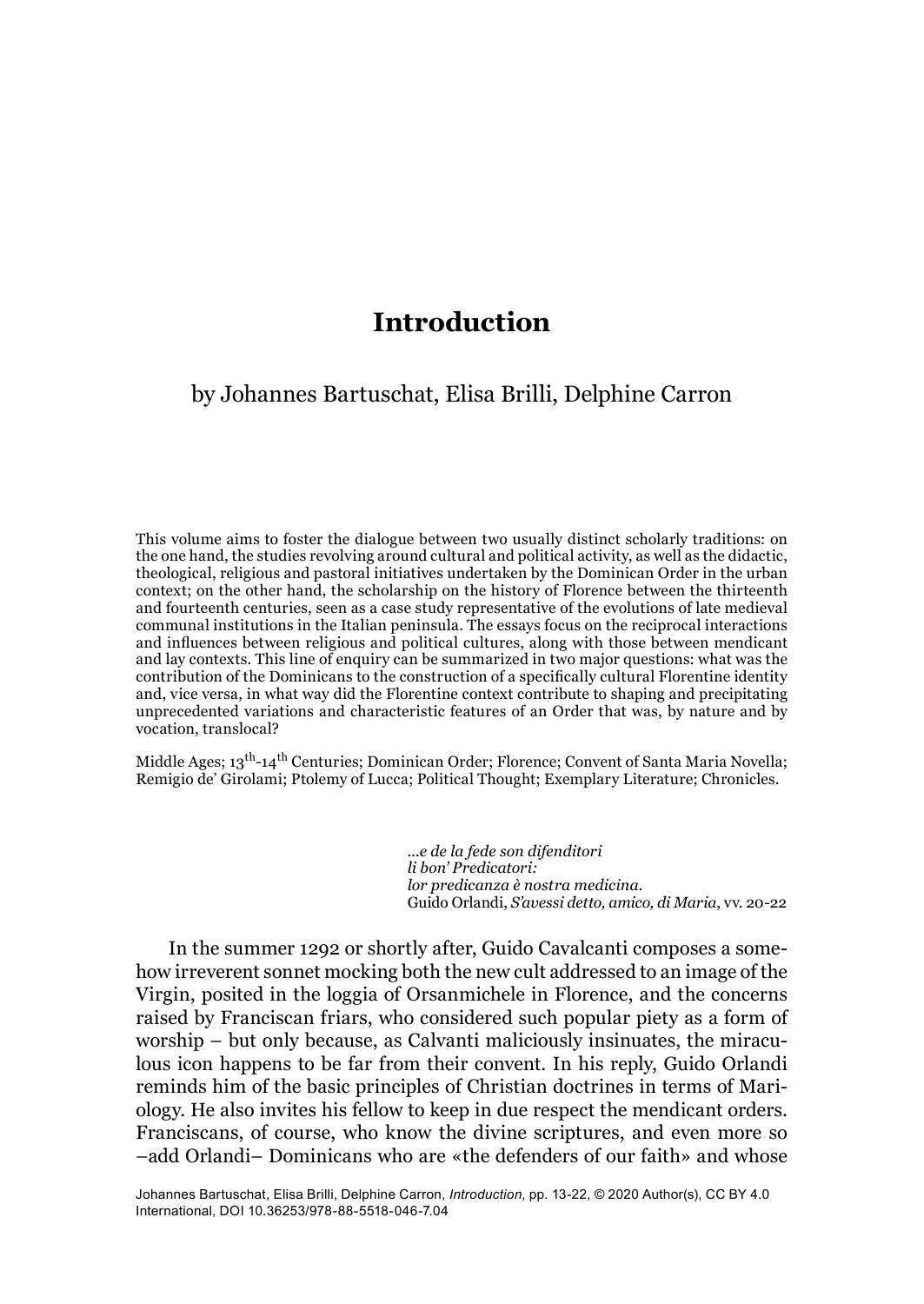«preaching is our medicine»1 . Dominicans' mission as *defensores fidei* is a pervasive adage, well-spread in all Christian West. As this example shows, it is also an actual fact, which imbues city life and is worthwhile to be recalled, perhaps as a warning, to an excessively free-spirited love poet.

As is generally the case with mendicant friars, Preachers have been an object of interest for medievalists since the collective research that characterized the Sixties and Seventies. As a result of the eighth centenary of the foundation of the Dominican Order in 2016, numerous publications and academic conferences have enriched this tradition of study. In comparison with these contributions, which have been intended for academic and non-specialist readers alike2, this collection of essays is unique for its interdisciplinary approach as well as its specific focus, namely the city of Florence from the 1293 *Ordinamenti di giustizia* to the resistance against the siege of Henry VII in 1313. It results from the research project *Ambizione* initiated by Delphine Carron3 and consolidated during the eponymous international conference at the Institute of Romance Studies and the Institute of Philosophy, University of Zurich (8-9 December 2016). Its first aim is to create a dialogue between two distinct scholarly traditions: on the one hand, studies on cultural and political activity, as well as the didactic, theological, religious and pastoral initiatives of the Dominican Order; and on the other hand, studies on the history of Florence between the thirteenth and fourteenth centuries.

Needless to say, Florence still dominates the historiography of central-northern Italy to the extent that it has progressively become the reference paradigm with which to explore other communal realities, especially Popular ones<sup>4</sup>. Nevertheless, the interaction between these diverse traditions and fields of inquiry –which has been proposed and reiterated by groundbreaking studies, such as those by Nicolai Rubinstein, Charles Till Davis, Emilio Pan-

<sup>1</sup> Both sonnets, Cavalcanti's *Una figura della Donna mia* and Orlandi's *S'avessi detto, amico, di Maria*, are edited in Cavalcanti, *Rime*, pp. 251-256. On this tenzone, see Martinez, *Guido Cavalcanti's "Una figura della donna mia"* (who is also the author of the translation quoted above, p. 314) and Alfie, *Politics, and Not Poetics*. The beginning of the cult and, therefore, of the *tenzone* are dated following Villani, *Nuova cronica*, VIII.155. On this cult, see Henderson, *Piety and Charity*, p. 89 and ff. This introduction has been translated from Italian by B. Lamanna and E. Plesnik. The preparation of the manuscript has benefitted from M. Albertini's work.

<sup>2</sup> Recent publications include Coco, *La Biblioteca*; *I domenicani e la letteratura*; *Per una nuova edizione dell'epistolario*; *L'ordine dei predicatori*; Giannini, *I domenicani*; Gavrić, *Die Dominikaner*; the iconographical study conducted by Malquori-De Giorgi-Fenelli, *Atlante*, as well as the translation by Vauchez, *Catherine de Sienne* and the issues of «Memorie Domenicane», including the volumes edited by Benedetti-Cinelli, *Niccolò da Prato*; Delcorno-Lombardo-Tromboni, *I sermoni quaresimali*, and Lambertini, *Università, teologia e* studium. Also noteworthy are the conferences *I Domenicani e i concili*, org. by L. Cinelli OP and P. Piatti (Rome, Santa Maria sopra Minerva, 23-24 June 2016), *"I Domenicani nelle città dell'Italia centrale (secoli XIII-XIX)* org. by L. Cinelli OP and F. Franceschi (Florence, 28 September- 1 October 2016), *"*Contemplata aliis tradere*"*. *Lo specchio letterario dei frati predicatori*" org. by L. Cinelli OP and A. Bartolomei Romagnoli (Rome, Biblioteca Casanatense, 23-27 January 2017).<br><sup>3</sup> PZ00P1154927 of the Swiss National Science Foundation.

<sup>&</sup>lt;sup>4</sup> For a stimulating reflection on both the merits and limitations of this model see Maire Vigueur, *Il problema storiografico*.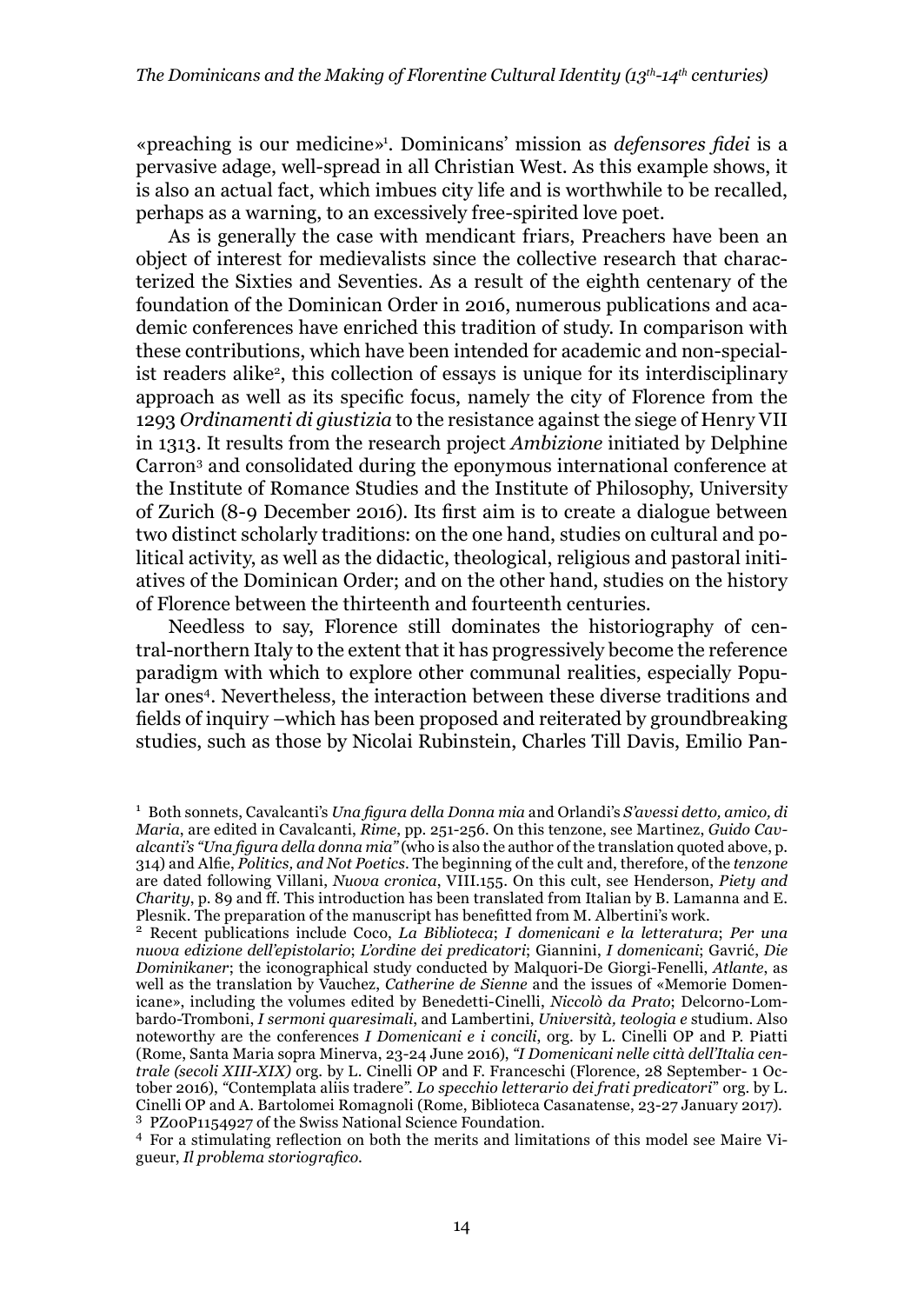ella, and Carlo Delcorno– is still promising. Above all, these studies invite us to consider Florence, due to its both exemplary and unique nature, as the ideal place to develop a trial study of the reciprocal interactions and influences between religious and political cultures along with those between mendicant and lay contexts. We can summarize our enquiry in two main questions: what was the contribution of the Dominicans to the construction of a specifically Florentine cultural identity and, vice versa, in what way did the Florentine context shape and precipitate unprecedented variations of customs and characteristic features of an Order that was, by nature and by vocation, translocal?

The pertinence of these questions does not require much evidence. Since it is representative of both the Dominican Order and the Florentine oligarchy, the case of Remigio de' Girolami, referenced by Father Panella in his *Ouverture* and further discussed by three essays in this volume, is a perfect illustration of how dangerous it is to leave out one perspective in favour of the other. Nonetheless, the synergy that Remigio quite literally embodies all too often becomes blurred into specialized studies. It is therefore appropriate to evoke some other examples not discussed in this volume.

Putting aside Guido Orlandi's concerns or the well-known case of the «scuole de li religiosi e disputazioni de li filosofanti», where a young Dante learned the basics of theology and philosophy before entering politics with many others5 , the permeability of spaces needs to be emphasized. The foundation of Santa Maria Novella was highly subsidized by the Commune and the convent constitutes one of the key features of the symbolic and political communal landscape no less than the lay buildings. In 1301, Charles of Valois refused to reside at the convent, preferring the houses of the Frescobaldi and thus breaking the city custom that required that eminent visitors be guests of the Preachers, as had been the case with Charles of Anjou<sup>6</sup>. Nevertheless, it was at Santa Maria Novella that Charles of Valois took the oath before the representatives of the Commune on November 5, 13017 . And there, in April 1304, the short-lived peace between the Black and the White Guelphs, much desired by Niccolò da Prato, was celebrated<sup>8</sup>, as it had been the one between the Guelphs and the Ghibellines be the Cardinal Latino Malabranca, himself a friar and preacher, in 1280. These few events exemplify the mediatory role that convent and Order regularly carried out.

Do we encounter something in other areas which is comparable to Santa Maria Novella's function as the meeting place between different worlds, including communal authorities and extra-civic authorities? A first example particularly meaningful to us is provided by Dominican thinkers like Remigio and Ptolemy of Lucca, who were the purveyors of the macro-themes of

<sup>5</sup> See Pegoretti, *Filosofanti*, with previous bibliography. <sup>6</sup> Compagni, *Cronica*, II.9. <sup>7</sup> See Compagni, *Cronica*, II.13 and 17; Villani, *Nuova cronica*, VIII.49; Marchionne di Coppo Stefani, *Cronaca* IV.225. <sup>8</sup> See Compagni, *Cronica*, III.4.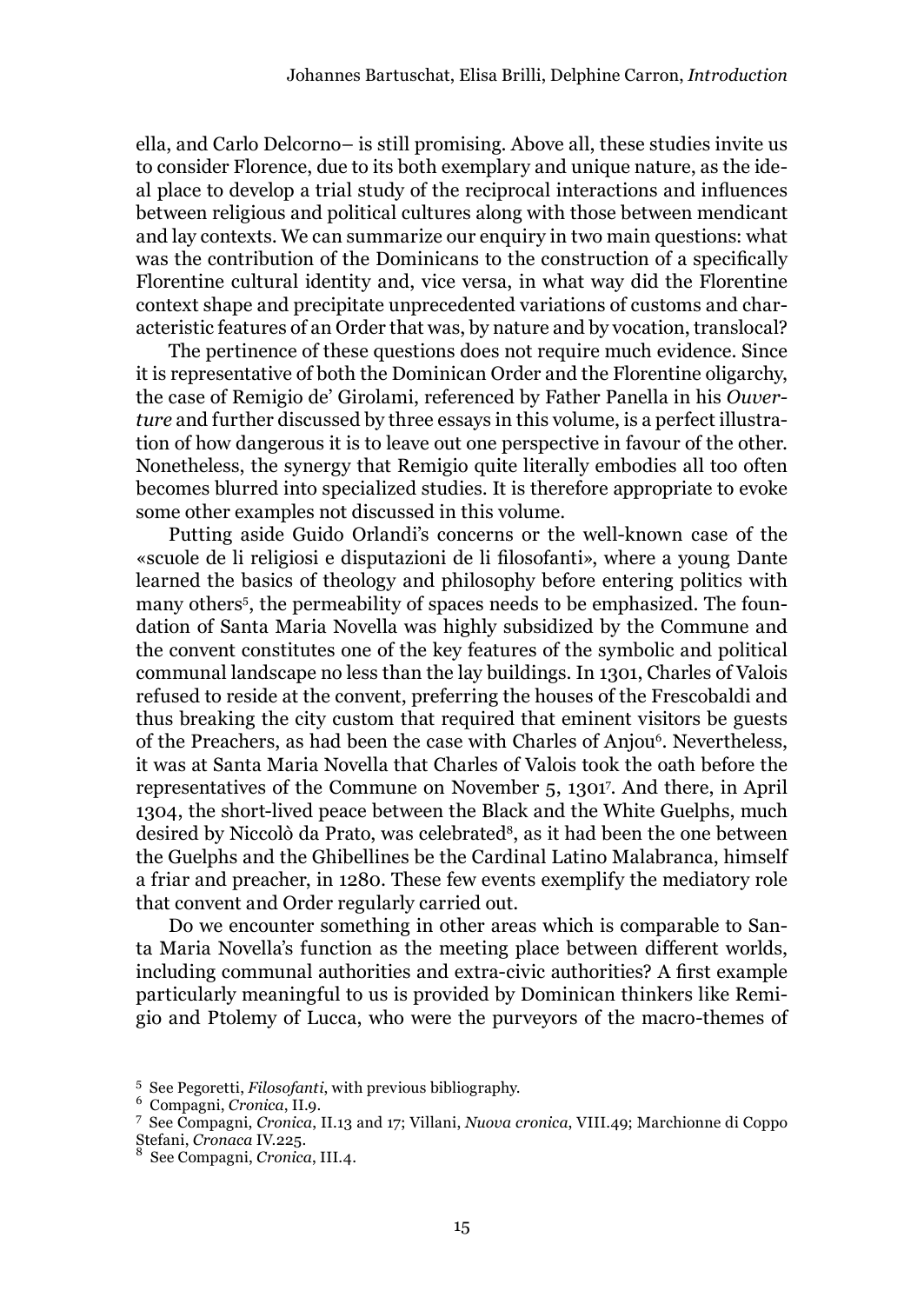contemporary theological and political debate in the city context. It was not only specific themes (e.g., definitions of citizenship, the "common good," the *dominium*) that took root in the Florentine soil, but every cultural and literary reference. Here these references found new adaptations, yoking themselves to other areas of interest in communal culture, *in primis* to civic ideology and the value of *romanitas*. In other words, without the activities of the Dominican Order (as well as the Franciscan and Augustinian orders), it would be impossible to imagine the «textual community» that linked the classrooms of the Sorbonne to the central-northern Italian *piazze*. This was a community to which Gilles of Rome and Dante equally belonged, and it could irreparably jeopardize our understanding of their texts if this is forgotten9.

A second example has been the subject of the most in-depth study and is still useful to illustrate the questions of cultural transmission, appropriation and remaking that inspire this volume. Literary scholars know the importance of exemplary literature to the development of the *novella* and the culture of *arguzia* and the witty expressions so typical of municipal culture<sup>10</sup>. This heritage spans multiple centuries, from the *Vitae Patrum* to the Cistercian parables; it was systematically organized by the Cistercians and mendicant orders; and its diffusion in peninsular contexts is primarily due to the Dominican Order. Yet, the links connecting this long chain of transmission have not all been equally studied, and in some instances fundamental ones are still to be explored. We need only mention the *Alphabetum narrationum* (c. 1297-1308) by the Dominican Arnoldus of Liège: with a manuscript tradition of approximately one hundred codices, the *Alphabetum* is the most extensive and widely diffused collection of *exempla* in the fourteenth century, and a detailed study of its reception in the peninsular context is still required<sup>11</sup>.

Exemplary literature follows a clear trajectory: narrative materials, which were initially collected in order to educate and caution, as well as to entertain, lent themselves to unpredictable uses and creative remaking in the hands of new cultural actors. The fact is that this trajectory does not only concern didactic-moral literature, the *Novellino* and its epigones, but the universe of

<sup>9</sup> See Bartuschat, *"Sarebbe peggio"*; Brilli, *I romani virtuosi*; Carron, *Ptolemy of Lucca*; Carron, *La République romaine*; Carron, *"Dominium"* (with previous bibliography). See also the new contributions provided by the commentary to Dante's *Monarchia* by Tabarroni-Chiesa and

<sup>&</sup>lt;sup>10</sup> In addition to the previously cited Delcorno-Baioni, *I domenicani e la letteratura*, see Battaglia Ricci, *Dall'esempio alla novella*; Delcorno, *La predicazione*; Branca, *Studi sugli* "*exempla*"; Degani, *Riflessi*; Delcorno, *Studi sugli "exempla*"; Delcorno, *"Exemplum" e letteratura*; Baldi, *La retorica*; Battaglia Ricci, *"Una novella per esempio"*; *Letteratura in forma di sermone*. Fonio provides a useful overview in *Dalla legenda alla novella*. For a definition of the *exemplum*  genre, see *L'"exemplum"*, and *Les* "*exempla" médiévaux*.<br><sup>11</sup> The *Alphabetum* contains many of the exemplary stories that have been traced down to the

*Decameron*, such as Arnoldus, *Alphabetum*, n. 170 (Boccaccio, *Decameron*, IV.prol.), 411 (ivi, IV.2, a topic discussed by Toldo, *Dall'Alphabetum* (1906, pp. 293-297), 417 (ivi, X.1), 547 (ivi, VII.4), 629 (ivi, V.8, discussed by Perrus, *La nouvelle V, 8*), 636 (ivi, X.9), as well as Arnoldus, *Alphabetum*, n. 622 and 572-573, perhaps echoed ivi, VIII.9 (see Brilli, *The Three Faults*).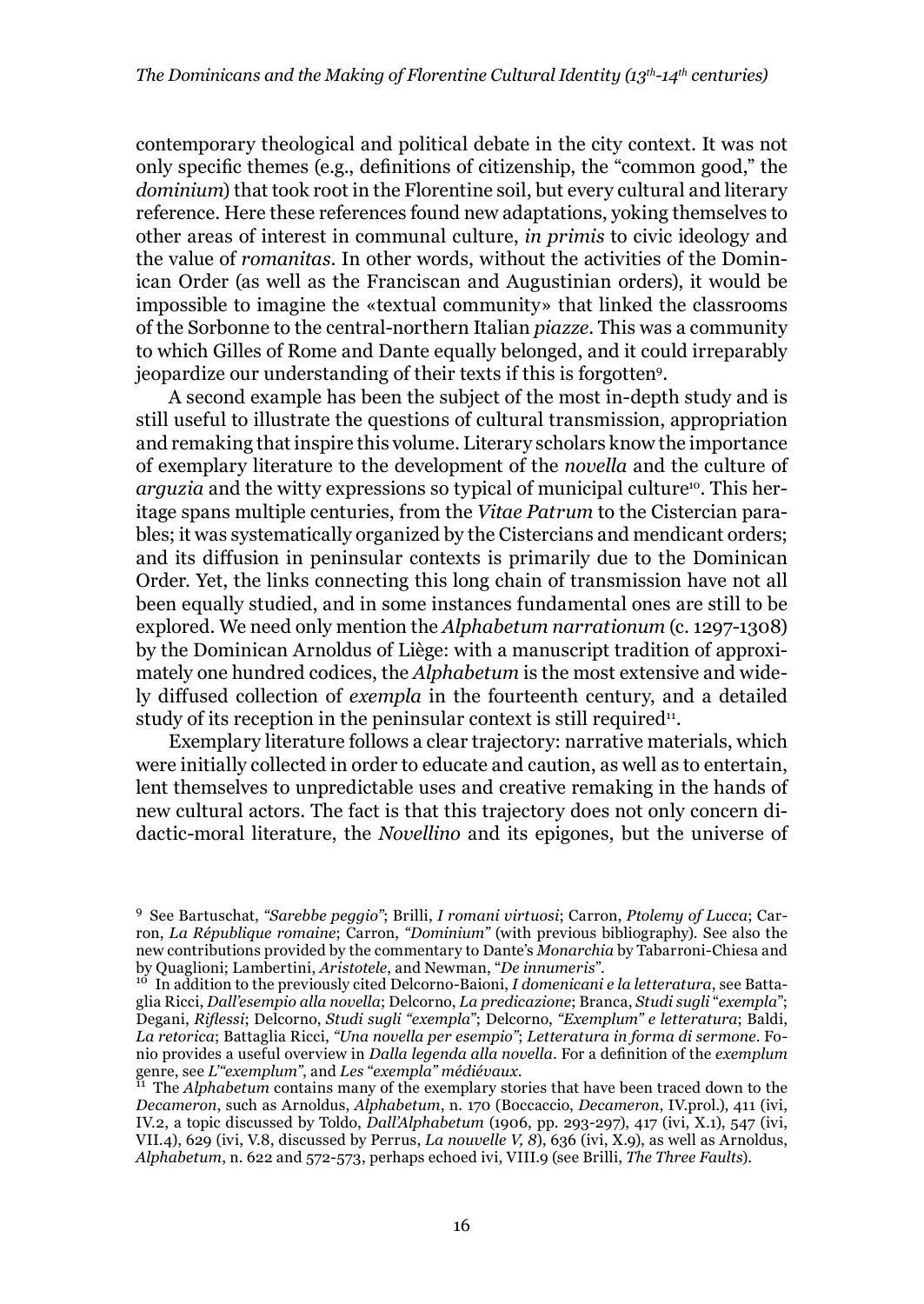narrative and story-making more broadly. One needs only to consider the adjacent scaffolding in our disciplinary library, occupied by Dominican *summae* of universal history. A particularly interesting viewpoint is offered by the Florentine vicissitudes of the *Chronicon Summorum Pontificum Imperatorumque*, compiled by the Dominican Martin of Opava (d. 1278). This universal chronicle, spanning from the birth of Christ to 1247, experienced great success in the medieval West. Translated into the vernacular on an unknown date in the thirteenth or fourteenth century, the Tuscan Polono soon became the object of additions that altered its original structure to make room for information pertaining to local history<sup>12</sup>. This sort of palimpsest provided the foundation for the development of the so-called chronicle of Pseudo-Petrarch in the first years of the Trecento, and, following this, an outpouring of similar works by other minor Florentine compilers up to Dino Compagni and Giovanni Villani, whose works still bear traces of this development to varying degrees<sup>13</sup>.

The rise of *narrationes breves*, on the one hand, and Florentine historiography, on the other, followed parallel paths which are similarly indebted to reference works produced by the Dominicans. In other words, Dominican conceptions of knowledge, as well as the modular and flexible encyclopedic instruments that the Order designed to ensure the organization and dissemination of this knowledge, once transplanted in the communal context, became fundamental tools to construct local memory and to interweave its stories with history. The note about the «nimistà» between Cerchi and Donati added to the biographical medallion of Boniface VIII in the Riccardiano 1938 (cc. 67*r-v*), a codex of the Pseudo-Petrarch mentioned above14, is little more than a tentative first step. Nonetheless, this note reveals not only the importance of these facts for the compiler, but also the ongoing dialogue between different cultural milieux and the contribution, here involuntary but fundamental, of the Order's cultural politics to the definition of Florentine cultural identity.

The contributions discuss the issues that we have briefly illustrated, focusing on some thought-provoking case studies. Without presuming to be exhaustive, these contributions restore the complexity of the relationship between the Dominicans and the city of Florence, as well as the communal society in the broadest sense of the term. Our introduction is followed by a new chronology of Santa Maria Novella and a list of friars active there between 1291 and 1319, compiled by Delphine Carron in collaboration with Iñigo Atu-

<sup>12</sup> See Santini, *Quesiti e ricerche*, pp. 27-35. A general study of the manuscript tradition of this work is still lacking; but see the essay edition (albeit a partial one) of one of most ancient witnesses (Florence, Biblioteca Medicea Laurenziana, Ashb. 552; from the first decades of the fourteenth century), in the undergraduate thesis of Dal Cengio, *Edizione*.

<sup>&</sup>lt;sup>13</sup> See Santini, *Quesiti e ricerche*, while an overview is found in Brilli, *Firenze*, 1300-1301. Le *cronache antiche*. For additional information, see the essays featured in *Le cronache volgari*. <sup>14</sup> Edited in Brilli, *Firenze, 1300-1301. Le cronache antiche*, pp. 118-119.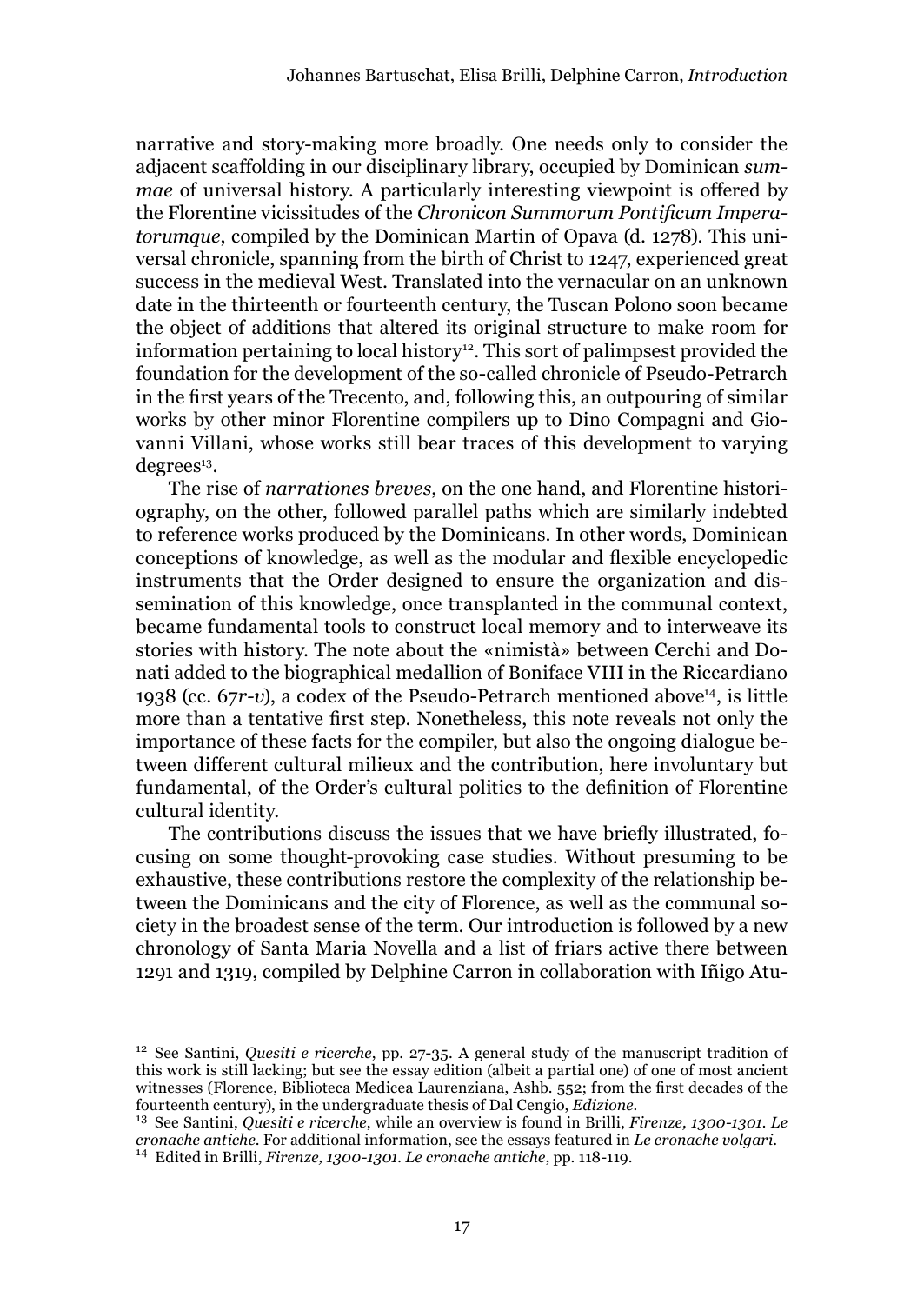cha and Anna Pegoretti. By capitalizing on the most recent studies and documentary sources, the chronology differentiates between functions that are too often confused (principal lecturer, lecturer of Lombard's *Sententiae*, prior, theology students and other friars active within the convent). Its additional aim is to make us fully appreciate the breadth and mobility of the friars who were either resident or only occasionally present in Florence.

Our venture is inconceivable without Remigio de' Girolami. Delphine Carron examines five sermons on the topic of Florentine civil harmony and interprets them in relation to the events that shook Florence during these years. This study does not seek to minimize Remigio's thought by means of a socalled "spur of the moment" approach to Florentine historical facts. Instead, it invites us to reread Remigio's pastoral texts in dialogue with the context in which and for which they were written. In so doing, it enables us to fully appreciate the efforts made by the Dominican to express a doctrine capable of influencing behaviours and opposing a chaotic political reality by recalling the ethical and theological principles that should regulate civil life.

While Remigio is an original political thinker, his philosophical speculations are largely neglected, caught between the celebrity of his teacher Aquinas on the one hand, and, on the other, his (possible) student Dante. Ruedi Imbach discusses this critical approach in his contribution on the *De modis rerum*, a scholastic dissertation on metaphysics that Remigio conceives as ontology following Aquinas. Imbach demonstrates that the *De Modis* is a profoundly original work, namely because of its articulation of the relationship between thought, language, and reality. In fact, Remigio proposes a metaphysical line of inquiry that ultimately consists of an elucidation of the meanings of basic ontological definitions and notions.

The contribution of Blaise Dufal on Nicholas Trevet similarly addresses the relationship between scholastic culture and communal context. Dufal focuses on Trevet's stay in Florence, the dates of which are still under debate. Recalling Trevet's antiquarian interests, his essay underlines the importance of the Dominican's contributions to the development of a new mode of reading, commenting upon, and interpreting classical texts. It further challenges us to review the definition of Italian pre-humanism as the outcome of a process of acculturation.

Trevet unsurprisingly also permeates Anna Pegoretti's examination of the *studium* and the Santa Maria Novella library. As an important update to recent studies on the topic and as an excellent example of a historical-philological reconstruction, this essay is particularly sensitive to the didactic organization and tools available to friars to foster their doctrinal and pastoral activities.

The pastoral activity of Giordano da Pisa, and in particular the issue of his significance to civic life, are discussed by Cecilia Iannella. Her contribution highlights the link between the preacher and the urban public, as well as the revisions of the traditional repertoire promoted by the social, political, and economic characteristics of the latter.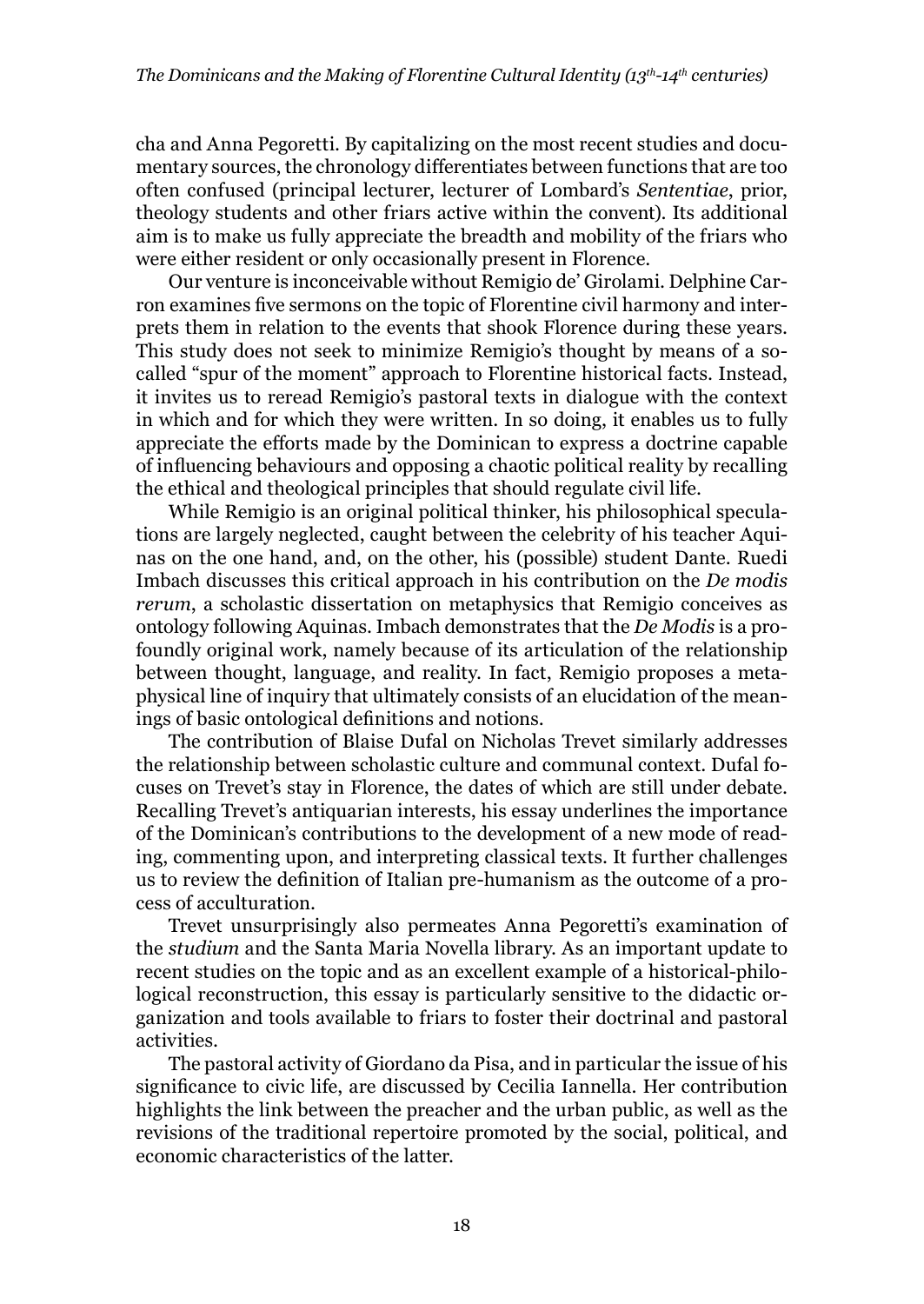Maria Conte's article addresses another example of the sophisticated cultural and theological work of the Dominicans, as well as their cultural politics toward urban lay audiences. Conte provides one of the first philological perusals of the translation of the *Documenta Antiquorum* into Florentine by Bartolomeo da San Concordio, and she explains it in light of its aims and the causes that promoted this unique self-translation.

The twin contributions of Roberto Lambertini and Andrea Tabarroni compare the Dominican case with the other mendicant Order and *studium* in Florence, the Franciscans in Santa Croce. Lambertini analyzes doctrines relevant to usury, a theme that is of preeminent importance to a mercantile city such as Florence, comparing the views of Remigio de' Girolami with those of Pietro de Trabibus. Tabarroni's essay focuses on the latter's *Quodlibeta*. The edition of the relevant extracts (from the manuscript Florence, Biblioteca Nazionale Centrale, Conv. soppr., D 6.359) that appears in the appendix rounds out this significant contribution.

This volume finishes by taking into account those who are usually considered first. Literary authors –and *nominatim* Dante– have typically monopolized scholarly attention and relegated the vast universe which has just been reconstructed to the footnotes. Sonia Gentili's investigation of thirteenth- and fourteenth-century Franciscan and Dominican libraries centres on the relationship between poetry and philosophy. Her reflection points out how the codices stored in these libraries could offer access to key authors of the classical tradition in an indirect manner, nourishing the innovations of Dante and others, particularly in respect to Greek literature.

The posthumous contribution of Thomas Ricklin focuses on Dante and his vision of the Dominican Order, re-examining the *vexata quaestio* surronding the inclusion of Siger of Brabant in paradise. Ricklin scrutinizes the grey areas of Dante's justice and the many questions raised by his conception of a Dominican celestial order that is quite distinct from the historical one.

Dante and, coming full circle, Remigio, are at the centre of the study that Francesco Bruni conducts. Starting from the *De Bono Comuni*, the linguistic and expressive originality of which is also highlighted, Bruni compares the political reflection of Remigio with that of Dante in a landscape that is no longer municipal but rather peninsular and marked by the influence of the Angevine dynasty.

This volume is dedicated to the memory of Thomas Ricklin, a dear teacher and friend who passed away too early and will always be with us. We extend our most heartfelt thanks and friendship to Sandra Plastina-Ricklin, who enabled us to publish the text on which Thomas was working for our conference in a version revised by Delphine Carron.

Note to the text: given the multilingual nature of this volume, the following criteria apply. Each contribution and its list of works cited follow the typographical and bibliographical conventions of the language in which the contribution is written. Names of authors and places (cities, convents etc.) are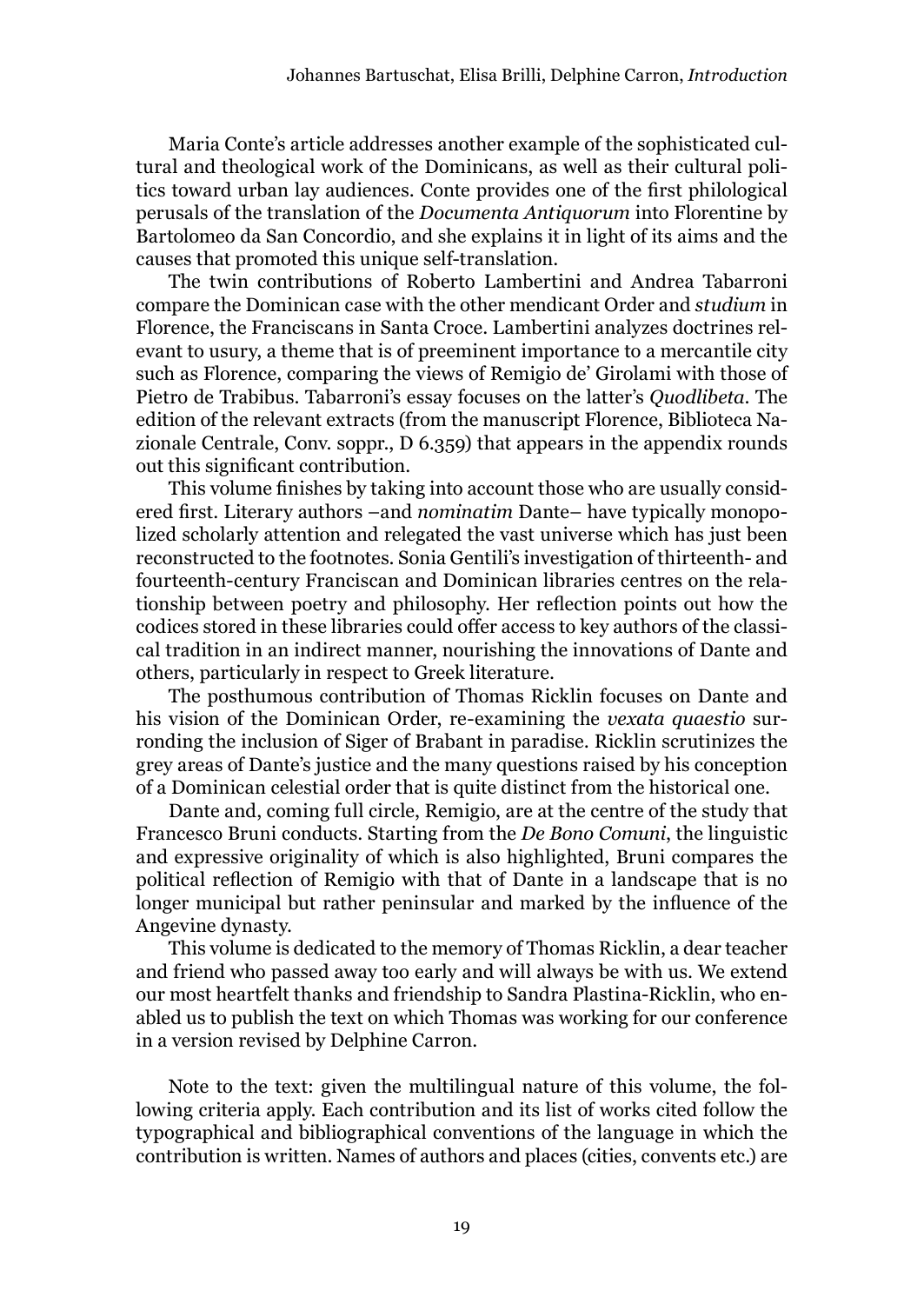always mentioned in the original language. Biblical books are quoted according to the abbreviations of the *Biblia sacra iuxta uulgatam uersionem*, ed. by R. Weber, ed. quartam emendatam, Stuttgart 1994. Unless otherwise specified, classical authors and texts are quoted according to the abbreviations lists of *The Oxford Classical Dictionary*. Other abbreviations, when employed, are provided at the beginning of each contribution.

> Zurich - Toronto - Fribourg March 2020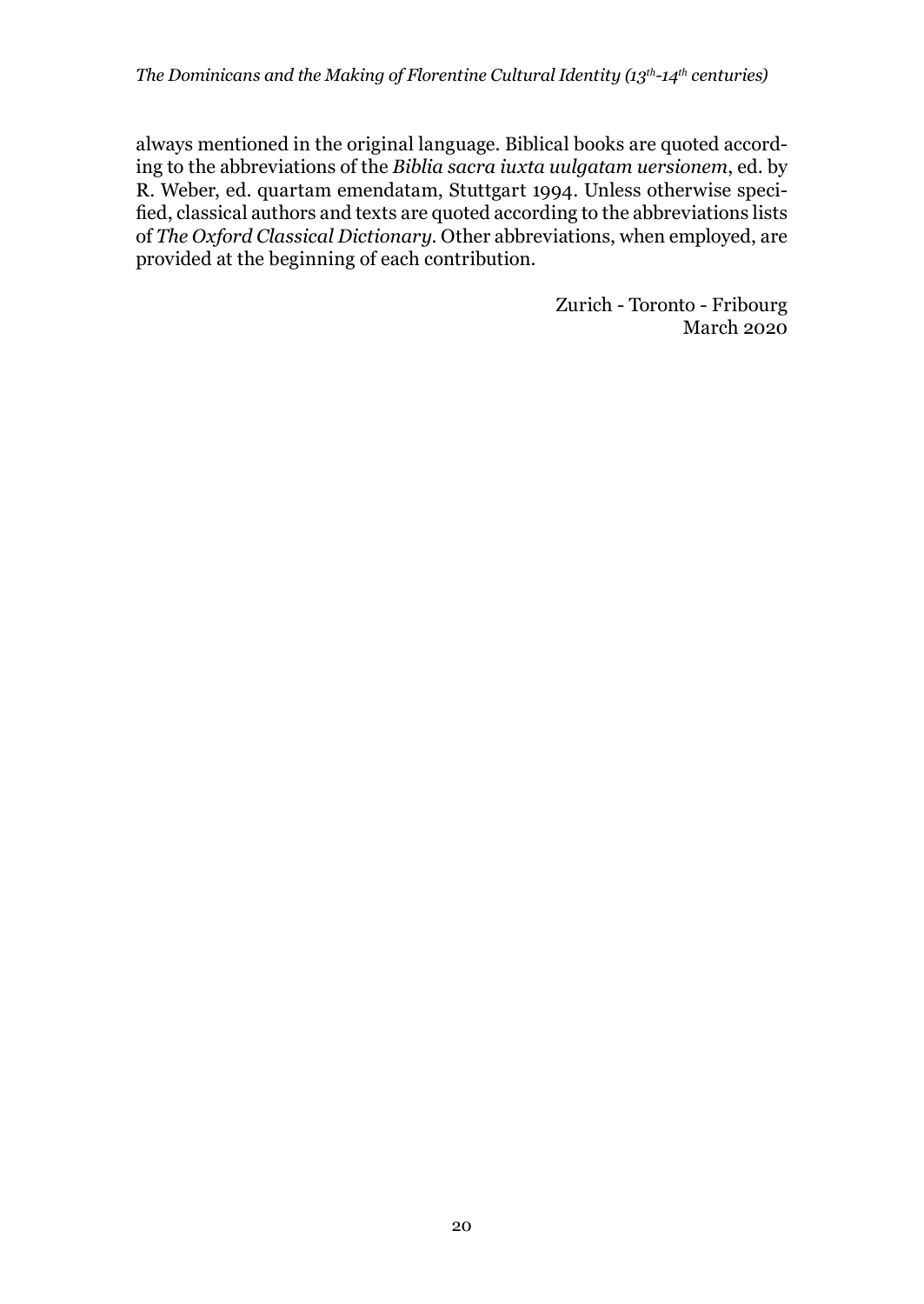## **Works quoted**

- F. Alfie, *Politics, and Not Poetics: A Reading of Guido Cavalcanti's Sonnet "Una figura della Donna mia"*, in «Italica», 93 (2016), 2, pp. 209-224.
- D. Alighieri, *Monarchia*, ed. by P. Chiesa and A. Tabarroni, in collaboration with D. Ellero, Roma 2013.
- D. Alighieri, *Monarchia*, ed. by D. Quaglioni, Milano 2015.
- Arnoldus Leodiensis, *Alphabetum Narrationum*, ed. by E. Brilli, *e schediis* C. Ribaucourt, in collaboration with J. Berlioz and M.A. Polo de Beaulieu, Turnhout 2015 (*Corpus Christianorum Continuatio Medievalis*, 160).
- A. Baldi, *La retorica dell'"exemplum" nella novella di Nastagio ("Decameron", V, 8)*, in «Italian Quarterly», 32 (1995), 123-124, pp. 17-28.
- J. Bartuschat, *"Sarebbe il peggio per l'omo in terra, se non fosse cive?". Una nota su Dante e sul pensiero politico del suo tempo*, in *Ortodossia ed eterodossia in Dante Alighieri*, ed. by C. Cattermole, C. De Aldama and C. Giordano, Madrid 2014, pp. 15-33.
- S. Battaglia, *Dall'esempio alla novella* (1960), in *Capitoli per una storia della novellistica italiana (Dalle Origini al Cinquecento)*, ed. by V. Russo, Napoli 1993, pp. 153-208.
- L. Battaglia Ricci, *"Una novella per esempio". Novellistica, omiletica e trattatistica nel primo Trecento*, in «Studi sul Boccaccio», 28 (2000), pp. 106-124.
- G. Boccaccio, *Decameron*, ed. by A. Quondam, M. Fiorilla, and G. Alfano, Milano 2013.
- V. Branca, *Studi sugli "exempla" e il "Decameron"*, in «Studi sul Boccaccio», 14 (1983-84), pp. 179-189.
- E. Brilli, *I romani virtuosi del "Convivio". Lettori e modalità di lettura del "De civitate Dei" di Agostino nei primi anni del Trecento*, in *Il "Convivio" di Dante*, ed. by J. Bartuschat and A.A. Robiglio*,* Ravenna 2015, pp. 135-156.
- E. Brilli, *Firenze, 1300-1301. Le cronache antiche (XIV sec. ineunte)*, in «Reti Medievali Rivista», 17 (2016), 2, pp. 113-151.
- E. Brilli, *The Three Faults of Master Simone (VIII.9)*, in *Day Eight, Lectura Boccaccii*, ed. by W. Robins, Toronto, pp. 205-224 (forthcoming).
- D. Carron, *Ptolemy of Lucca: One of the First Medieval Theorists of Republicanism? Some Observations on the Relevance of Associating a Medieval Thinker with the Republican Tradition*, in «Quaestiones medii aevi novae», 20 (2015), mongraphic number: *Medieval Origins of the Republican Idea 12th-15th Centuries*, pp. 65-92.
- D. Carron, *La République romaine comme modèle de la "felicitas civilis" chez Ptolémée de Lucques*, in «Quaestio» 15 (2015), monographic number : *The Pleasure of Knowledge*, ed. by P. Porro and L. Sturlese, pp. 629-638.
- D. Carron, "*Dominium" in Ptolemy of Lucca's "De regimine principum"* (1301-1302), in *Von Natur und Herrschaft.* "*Natura" und* "*Dominium" in der politischen Theorie des 13. und 14. Jahrhunderts*, ed. by D. Carron, M. Lutz-Bachmann, A. Spindler and M. Toste, Frankfurt-New York 2018, pp. 191-239.
- G. Cavalcanti, *Rime*, ed. by R. Rea, Roma 2011.
- A. Coco, *La Biblioteca dei Domenicani di Pistoia. Ottocento anni di storia*, Firenze 2016.
- D. Compagni, *Cronica*, ed. by D. Cappi, Roma 2013.
- *Le cronache volgari in Italia*, Atti della VI Settimana di studi medievali (Roma, 13-15 maggio 2015), ed. by M. Miglio and G. Francesconi, Roma 2017.
- C. Degani, *Riflessi quasi sconosciuti di "exempla" nel "Decameron"*, in «Studi sul Boccaccio», 14 (1983-84), pp. 189-208.
- M. Del Cengio, *Edizione del volgarizzamento del "Chronicon pontificum et imperatorum" di Martinus Oppaviensis secondo il cod. Laur. XLI 41 (cc. 94r-120v)*, Tesi di laurea triennale, relatore D. Cappi, Università degli Studi di Padova, a.a. 2013/2014.
- C. Delcorno, *La predicazione nell'età comunale*, Firenze 1974.
- C. Delcorno, *Studi sugli "exempla" e il "Decameron". II. Modelli esemplari in tre novelle (I 1, III 8, II 2)*, in «Studi sul Boccaccio», 15 (1985-1986), pp. 189-214 (now in C. Delcorno, "*Exemplum" e letteratura*, pp. 265-294).
- C. Delcorno, *"Exemplum" e letteratura tra Medioevo e Rinascimento*, Bologna 1989.
- *I domenicani e la letteratura*, ed. by C. Delcorno and P. Baioni, Pisa 2016 (Biblioteca della rivista di letteratura italiana, 24).
- *Les "exempla" médiévaux. Nouvelles perspectives*, ed. by J. Berlioz and M.A. Polo de Beaulieu, Paris 1998.